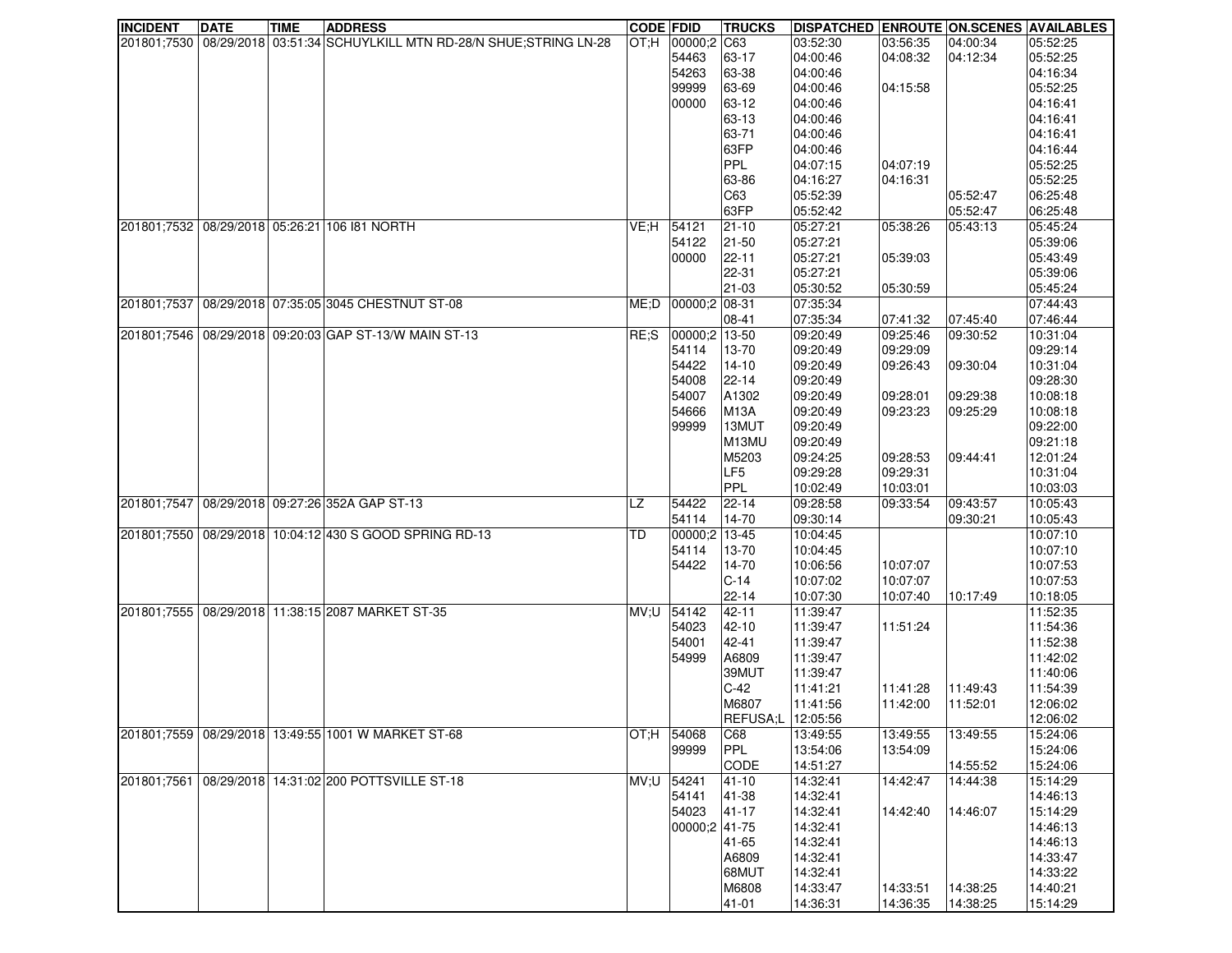| <b>INCIDENT</b> | <b>DATE</b> | <b>TIME</b> | <b>ADDRESS</b>                                                         | <b>CODE FDID</b> |                       | <b>TRUCKS</b> | DISPATCHED ENROUTE ON SCENES AVAILABLES |          |          |          |
|-----------------|-------------|-------------|------------------------------------------------------------------------|------------------|-----------------------|---------------|-----------------------------------------|----------|----------|----------|
| 201801;7567     |             |             | 08/29/2018 15:40:04 1251 CENTRE TRNPK-35                               | OT:H             |                       | 54142 42-11   | 15:40:50                                |          |          | 15:47:07 |
|                 |             |             |                                                                        |                  |                       | 42-30         | 15:40:50                                |          |          | 15:47:07 |
|                 |             |             |                                                                        |                  |                       | 42-41         | 15:40:50                                |          |          | 15:47:07 |
|                 |             |             |                                                                        |                  |                       | $42 - 10$     | 15:46:47                                | 15:47:04 | 15:51:05 | 15:55:52 |
|                 |             |             | 201801;7571 08/29/2018 15:59:16 113 W MAPLE ST-48                      | lS.              | 00000:2 C48           |               | 16:00:17                                | 16:02:49 | 16:05:56 | 16:05:59 |
|                 |             |             |                                                                        |                  | 54148                 | 48-20         | 16:00:19                                |          |          | 16:05:59 |
|                 |             |             | 201801;7575 08/29/2018 17:05:37 JOSEPH H LONG BLVD-62/ANN;ST-62        | FP               | 00000;2 62FP          |               | 17:05:42                                |          |          | 17:29:29 |
|                 |             |             |                                                                        |                  | 54462                 | $62 - 14$     | 17:20:00                                | 17:23:02 | 17:29:27 | 23:57:34 |
|                 |             |             |                                                                        |                  | 54562                 | $62 - 15$     | 17:20:05                                | 17:33:57 | 17:55:23 | 21:37:01 |
|                 |             |             |                                                                        |                  |                       | C62           | 17:32:31                                |          | 17:33:22 | 23:57:34 |
|                 |             |             | 201801;7576 08/29/2018 17:15:08 133 181 SOUTH, LOT 1                   | VE:H             | 54106                 | $06-10$       | 17:15:51                                |          |          | 17:25:30 |
|                 |             |             |                                                                        |                  | 54126                 | 06-60         | 17:15:51                                | 17:22:07 | 17:25:01 | 17:30:27 |
|                 |             |             |                                                                        |                  | 54249                 | 26-30         | 17:15:51                                |          |          | 17:25:30 |
|                 |             |             |                                                                        |                  | 54026                 | 26-10         | 17:15:51                                | 17:23:40 |          | 17:30:21 |
|                 |             |             |                                                                        |                  | 00000                 | 49-15         | 17:15:51                                |          |          | 17:21:53 |
|                 |             |             |                                                                        |                  |                       | A977          | 17:15:51                                | 17:25:26 |          | 17:30:21 |
|                 |             |             |                                                                        |                  |                       | 26MUT         | 17:15:51                                |          |          | 17:17:09 |
|                 |             |             |                                                                        |                  |                       | 26-80         | 17:18:00                                | 17:18:04 |          | 17:30:21 |
|                 |             |             |                                                                        |                  |                       | $C-26$        | 17:20:53                                | 17:20:59 |          | 17:30:21 |
|                 |             |             |                                                                        |                  |                       | 49-11         | 17:21:48                                | 17:21:51 |          | 17:30:21 |
|                 |             |             |                                                                        |                  |                       | 49-15         | 17:25:13                                | 17:25:23 |          | 17:30:27 |
|                 |             |             | 201801;7580 08/29/2018 17:44:29 SUMMER VALLEY;RD-35/DREHERSVILLE RD-35 | <b>H</b> :TO     |                       | 54142 42-11   | 17:45:34                                |          |          | 17:49:52 |
|                 |             |             |                                                                        |                  |                       | 42-30         | 17:45:34                                |          |          | 17:49:52 |
|                 |             |             |                                                                        |                  |                       | 42-41         | 17:45:34                                |          |          | 17:49:52 |
|                 |             |             |                                                                        |                  |                       | $C-42$        | 17:47:35                                | 17:48:03 | 18:20:26 | 18:39:53 |
|                 |             |             |                                                                        |                  |                       | $42 - 10$     | 17:49:44                                | 17:49:50 | 18:20:26 | 18:39:53 |
|                 |             |             |                                                                        |                  |                       | 42-11         | 17:50:32                                | 17:50:35 | 18:20:26 | 18:39:53 |
| 201801;7581     |             |             | 08/29/2018 17:56:53 21 W HIGH ST-40                                    | ME;D             |                       | 54140 40-13   | 17:57:04                                |          |          | 17:59:59 |
|                 |             |             |                                                                        |                  |                       | 40-17         | 17:57:04                                |          |          | 17:59:59 |
|                 |             |             |                                                                        |                  |                       | $C-40$        | 17:59:36                                | 17:59:43 | 18:01:40 | 18:07:19 |
|                 |             |             | 201801;7583   08/29/2018   18:07:33 427 ADAMS ST - FREELAND BORO       | ls               |                       | 54249 49-22   | 18:08:24                                | 18:14:37 |          | 18:17:20 |
|                 |             |             | 201801:7584 08/29/2018 18:27:36 70 TUSCARORA PARK RD-25                | TD               | 54125                 | 25-10         | 18:28:39                                |          |          | 18:33:37 |
|                 |             |             |                                                                        |                  | 00000                 | 25-60         | 18:28:39                                | 18:33:33 | 18:36:57 | 18:51:04 |
|                 |             |             |                                                                        |                  |                       | $25-02$       | 18:30:23                                | 18:30:32 | 18:45:53 | 18:51:04 |
|                 |             |             |                                                                        |                  |                       | 25-80         | 18:30:38                                | 18:30:54 | 18:36:30 | 18:51:04 |
| 201801;7587     |             |             | 08/29/2018 18:38:37 16A SUNSHINE ST-08                                 |                  | $OT; H$ 00000;2 08-31 |               | 18:38:52                                |          |          | 18:44:36 |
|                 |             |             |                                                                        |                  |                       | 08-41         | 18:38:52                                |          |          | 18:44:36 |
|                 |             |             |                                                                        |                  |                       | 08FD          | 18:44:27                                |          | 18:44:34 | 22:55:44 |
|                 |             |             | 201801;7592 08/29/2018 19:51:50 18 W PHILLIPS ST-40                    | CH: F            | 54140                 | $C-40$        | 19:53:30                                |          |          | 19:53:43 |
|                 |             |             |                                                                        |                  | 99999                 | $40 - 01$     | 19:53:30                                |          |          | 19:53:34 |
|                 |             |             |                                                                        |                  |                       | 40-02         | 19:53:30                                |          |          | 19:53:34 |
|                 |             |             |                                                                        |                  |                       | CABLE         | 19:53:39                                |          |          | 19:56:13 |
|                 |             |             | 201801;7594 08/29/2018 20:12:27 579 MAIN RD- UPPER MAHANOY             | lS.              |                       | 54110 10-10   | 20:13:27                                | 20:21:45 | 20:39:56 | 20:42:50 |
|                 |             |             |                                                                        |                  |                       | $C-10$        | 20:16:30                                | 20:16:38 | 20:23:27 | 20:42:50 |
|                 |             |             | 201801;7595 08/29/2018 20:13:49 127 S TULPEHOCKEN ST-58                | CH: F            | 54158                 | 58-01         | 20:13:58                                |          |          | 20:15:13 |
|                 |             |             |                                                                        |                  | 54258                 | 58-02         | 20:13:58                                |          |          | 20:15:13 |
|                 |             |             |                                                                        |                  |                       | 58-03         | 20:13:58                                |          |          | 20:15:13 |
|                 |             |             |                                                                        |                  |                       | 58-06         | 20:13:58                                |          |          | 20:15:13 |
|                 |             |             |                                                                        |                  |                       | 58-07         | 20:13:58                                | 20:14:56 |          | 20:18:09 |